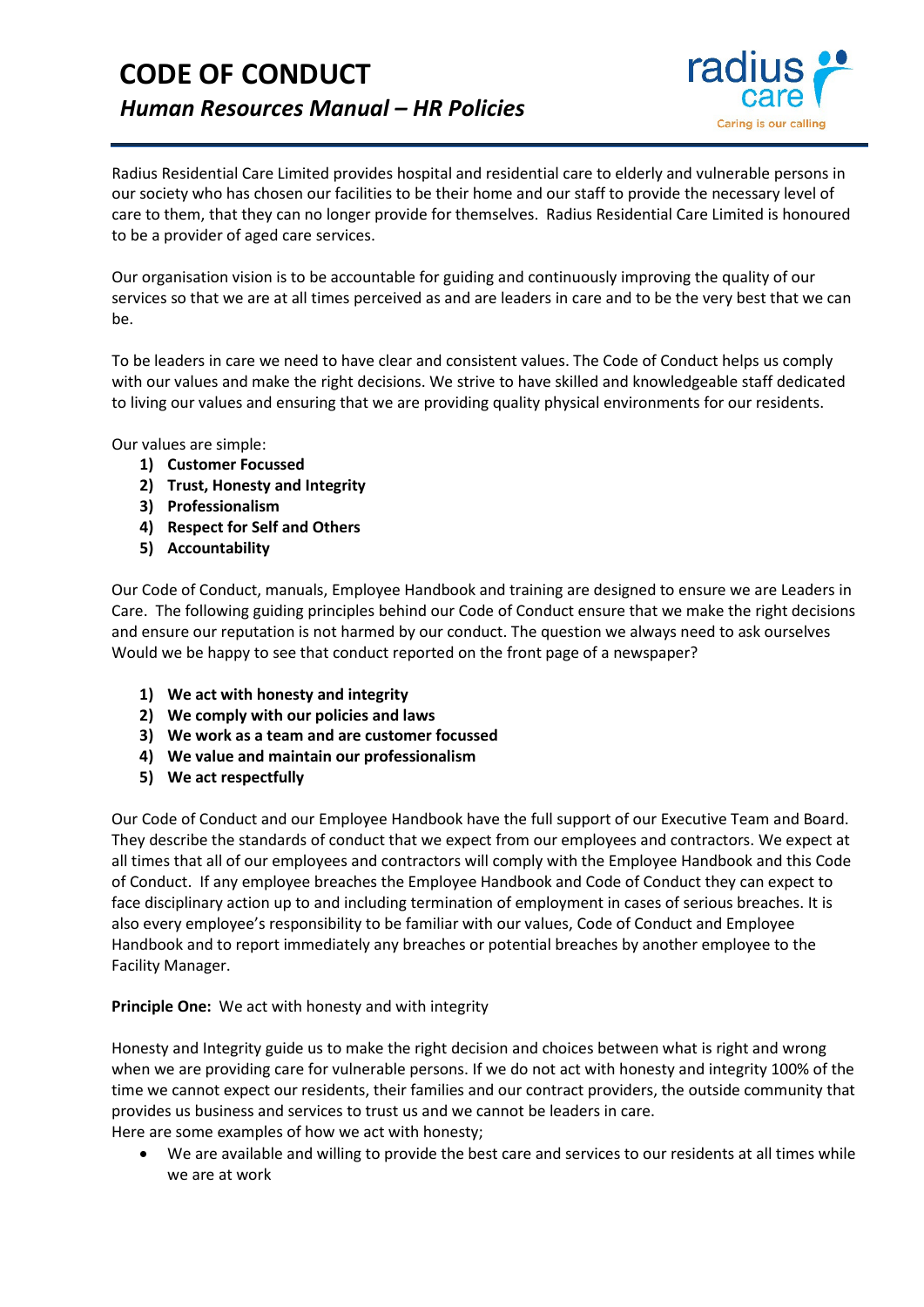# **CODE OF CONDUCT** *Human Resources Manual – HR Policies*



- We devote all of our working time to caring for our residents
- We do not act dishonestly or lie to our employer or any other person or organisation
- We do not take any property that does not belong to us
- We do not claim anything we are not entitled to
- We do not falsify any document
- We do what we promise to do

### **Principle Two:** We comply with our policies and laws

The policies, laws and regulations have been drafted to ensure our continued business success and ability to maintain high standards of care in the aged care industry and to minimise health and safety risk to staff, residents and any other person. If you are unsure what the laws and policies apply to your work you need to talk to your Manager. If we fail to comply with our laws, regulations and policies the business and the individual may face serious consequences.

Here are some examples of how we comply with our policies, regulations and laws;

- We know and comply with the Health and Disability Commission Consumer Rights and Health and Disability Standards at all times
- We comply with our job descriptions and carry out all reasonable instructions issued to us to ensure the proper care of our residents
- We ensure that we act safely at all times and do not expose any person to an actual or potential health and safety risks in the workplace
- We comply with the Privacy Act and any other laws in NZ
- We comply with the Nursing Code of Conduct, professional boundaries and HPC Act

### **Principle Three:** We work as a team and are customer focussed

Almost all of the care we provide to our residents is a multi -disciplinary team effort. When we care for the wellbeing of our residents every role is important. Every employee contributes to the way the residents, families, our stakeholders and the public view our services. It is essential that in every task we do we show respect and kindness and promote a positive customer focused experience for our residents, their families, visitors, other staff and contractors.

Examples of how we work as a team:

- We always act within our scope of practice and job descriptions and do not take on tasks that we have no authority to do.
- We always do what is right for our residents and for their families.
- We talk to our Manager and/or team leader when we have a problem with the provision of any of our services or other staff members.
- We take responsibility for our tasks and the environment that our residents live in and look for ways to ensure our residents are comfortable and safe.